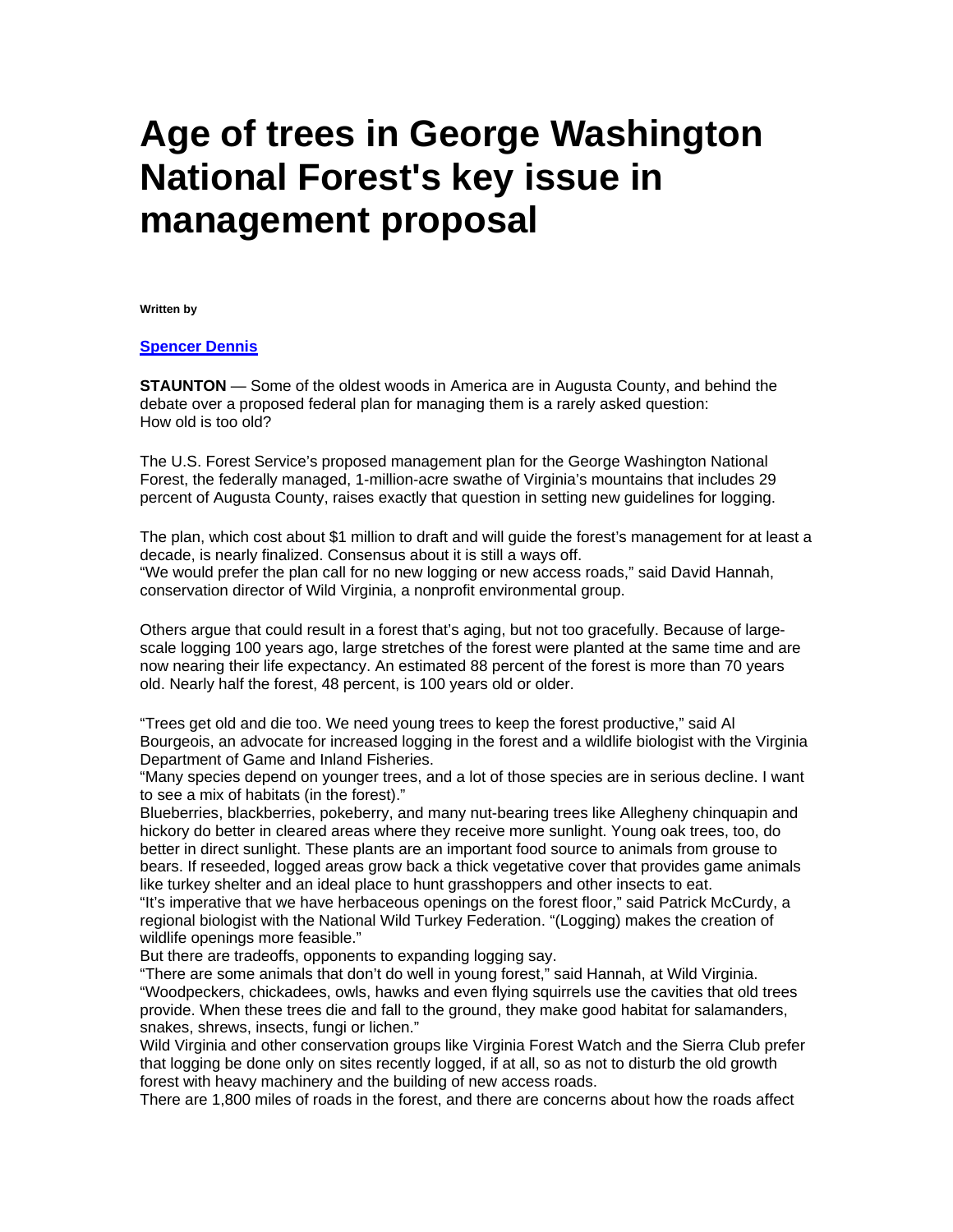smaller animals.

"Logging reduces the number of salamanders you find in an area by about one half," said David Marsh, a Washington and Lee University biology professor who has published several studies that looked at the effects of roads on salamanders in the national forest.

"Clear-cutting (a type of logging in which tree stumps are removed and entire areas are cleared) reduces them by about two-thirds," he said.

But Marsh also found that, as long as the forest is allowed to regenerate, the salamander populations rebound. He found salamanders were more willing than expected to cross access roads, easing concerns that roadways fragment salamander populations and lead to populations with less genetic diversity.

"With roads, the biggest concern is traffic," Marsh said. "Typically, you don't have much traffic on these roads at night when the salamanders are most active."

Younger swaths of forest can also be created by controlled burnings, but the effect of those burnings on wildlife has not been thoroughly studied.

And logging, unlike burning, brings money into the forest service.

Under the current plan, the forest allows logging of up to 2,400 acres of the forest per year. Over the last few years, however, only 800-900 acres a year have been logged.

"(The shortfall) is mainly due to funding," said Karen Overcash of the U.S. Forest Service, who said the department has to pay for environmental impact surveys, marking and inventorying trees and monitoring logging to ensure it's done in a way that best benefits the forest. "We harvest as much timber as (Congress) gives us the money for."

Even logging only a third of what the plan calls for, the Forest Service brought in \$886,000 in revenue in 2010 from timber sales from the national forest. Of that, \$794,000 went back to the Forest Service for forest management, and the rest went into the U.S. Treasury.

Local governments no longer receive direct revenue from timber sales, but many wonder if logging could provide a boost to the local economy.

Wood prices have fallen as the housing sector of the economy has stagnated, but hardwood exports still accounted for \$2.7 billion of U.S. exports in 2007, with 55 percent of the hardwood production coming from the eastern U.S.

"If the (Forest Service) increased the amount of timber for sale the interest in buying it is there," said Kenny Wilkinson, a lumber inspector for Blue Ridge Lumber, which purchases hardwood from the national forest. "There's a lot of quality timber in the national forest and it's a renewable resource that can help create jobs, (but) they don't want to sell it."

The industry has changed dramatically over the past few decades, said Wilkinson. Replanting cleared sites and access roads, using buffers to reduce erosion, using portable bridges to cross creeks rather than disturbing water flow and leaving stumps so that trees can regenerate with an already established root system are all now common practices.

"We're a private industry, but we're interested in good management practices," Wilkinson said. "Because in the long run it makes the forest more healthy."

The management plan being considered does call for an increase in harvestable timber acres, 3,000 acres up from 2,400 acres, but it is unclear if the Forest Service would have the resources to meet that goal.

If logging doesn't increase, some wildlife experts fear we are reaching a tipping point with some of our game animals.

"No (logging) at all is not good for the forest, and it's not good for wildlife," said Bourgeois, noting that nearly half, 44 percent of the forest, is permanently off-limits to logging because of its designation as a wilderness area or other special land use. "That's why we have deer coming down into people's yards looking for food. We do need some mature forest, but we need a balance and that is not happening in the George Washington."

It's also unclear if the plan will be amended again. The Forest Service is seeking public comment until Oct. 17.

"We will review and respond to all comments and assess what we need to change," said, Ken Langraf, planning staff officer for the Forest Service. "We'll make those changes and then finalize our forest plan."

<http://www.newsleader.com/article/20110904/NEWS01/110903003>